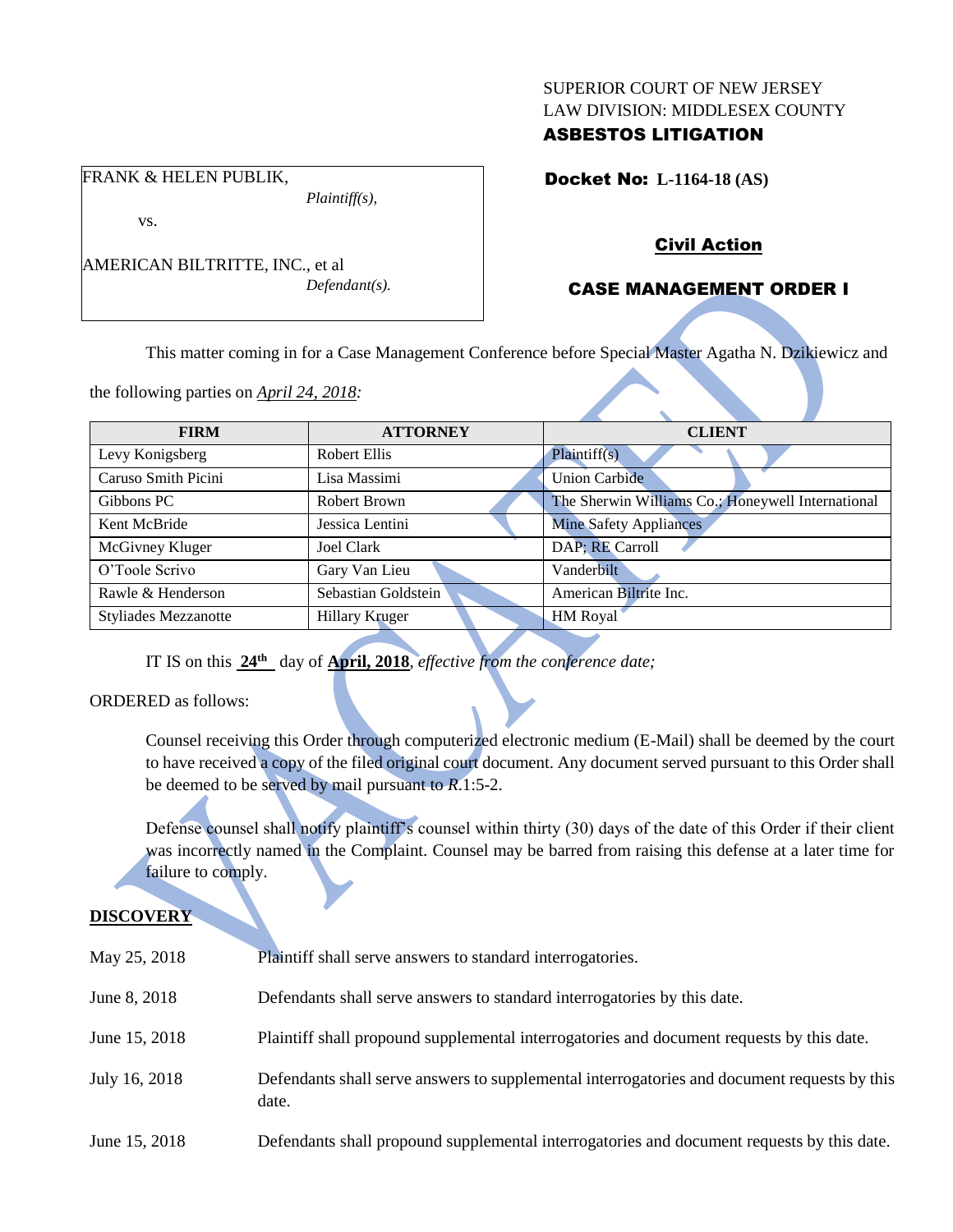| July 16, 2018      | Plaintiff shall serve answers to supplemental interrogatories and document requests by this<br>date.                                                                                                        |
|--------------------|-------------------------------------------------------------------------------------------------------------------------------------------------------------------------------------------------------------|
| August 31, 2018    | Fact discovery, including depositions, shall be completed by this date. Plaintiff's counsel shall<br>contact the Special Master within one week of this deadline if all fact discovery is not<br>completed. |
| September 28, 2018 | Depositions of corporate representatives shall be completed by this date.                                                                                                                                   |

#### **EARLY SETTLEMENT**

January 11, 2019 Settlement demands shall be served on all counsel and the Special Master by this date.

#### **SUMMARY JUDGMENT MOTION PRACTICE**

| November 9, 2018 | Plaintiff's counsel shall advise, in writing, of intent not to oppose motions by this date. |  |  |  |  |
|------------------|---------------------------------------------------------------------------------------------|--|--|--|--|
|------------------|---------------------------------------------------------------------------------------------|--|--|--|--|

- November 23, 2018 Summary judgment motions shall be filed no later than this date.
- December 21, 2018 Last return date for summary judgment motions.

#### **MEDICAL DEFENSE**

| May 25, 2018     | Plaintiff shall serve executed medical authorizations (along with answers to interrogatories)     |
|------------------|---------------------------------------------------------------------------------------------------|
|                  | by this date.                                                                                     |
| May 25, 2018     | Plaintiff shall serve a diagnostic medical report and any medical records in plaintiff's          |
|                  | possession by this date.                                                                          |
| October 29, 2018 | Plaintiff shall serve medical expert reports by this date.                                        |
| October 29, 2018 | Upon request by defense counsel, plaintiff is to arrange for the transfer of pathology specimens  |
|                  | and x-rays, if any, by this date.                                                                 |
| January 31, 2019 | Defendants shall identify its medical experts and serve medical reports, if any, by this date. In |
|                  | addition, defendants shall notify plaintiff's counsel (as well as all counsel of record) of a     |
|                  | joinder in an expert medical defense by this date.                                                |

### **LIABILITY EXPERT REPORTS**

October 29, 2018 Plaintiff shall identify its liability experts and serve liability expert reports or a certified expert statement by this date or waive any opportunity to rely on liability expert testimony.

January 31, 2019 Defendants shall identify its liability experts and serve liability expert reports, if any, by this date or waive any opportunity to rely on liability expert testimony.

#### **EXPERT DEPOSITIONS**

February 28, 2019 Expert depositions shall be completed by this date. To the extent that plaintiff and defendant generic experts have been deposed before, the parties seeking that deposition in this case must file an application before the Special Master and demonstrate the necessity for that deposition. To the extent possible, documents requested in a deposition notice directed to an expert shall

 $\_$  ,  $\_$  ,  $\_$  ,  $\_$  ,  $\_$  ,  $\_$  ,  $\_$  ,  $\_$  ,  $\_$  ,  $\_$  ,  $\_$  ,  $\_$  ,  $\_$  ,  $\_$  ,  $\_$  ,  $\_$  ,  $\_$  ,  $\_$  ,  $\_$  ,  $\_$  ,  $\_$  ,  $\_$  ,  $\_$  ,  $\_$  ,  $\_$  ,  $\_$  ,  $\_$  ,  $\_$  ,  $\_$  ,  $\_$  ,  $\_$  ,  $\_$  ,  $\_$  ,  $\_$  ,  $\_$  ,  $\_$  ,  $\_$  ,